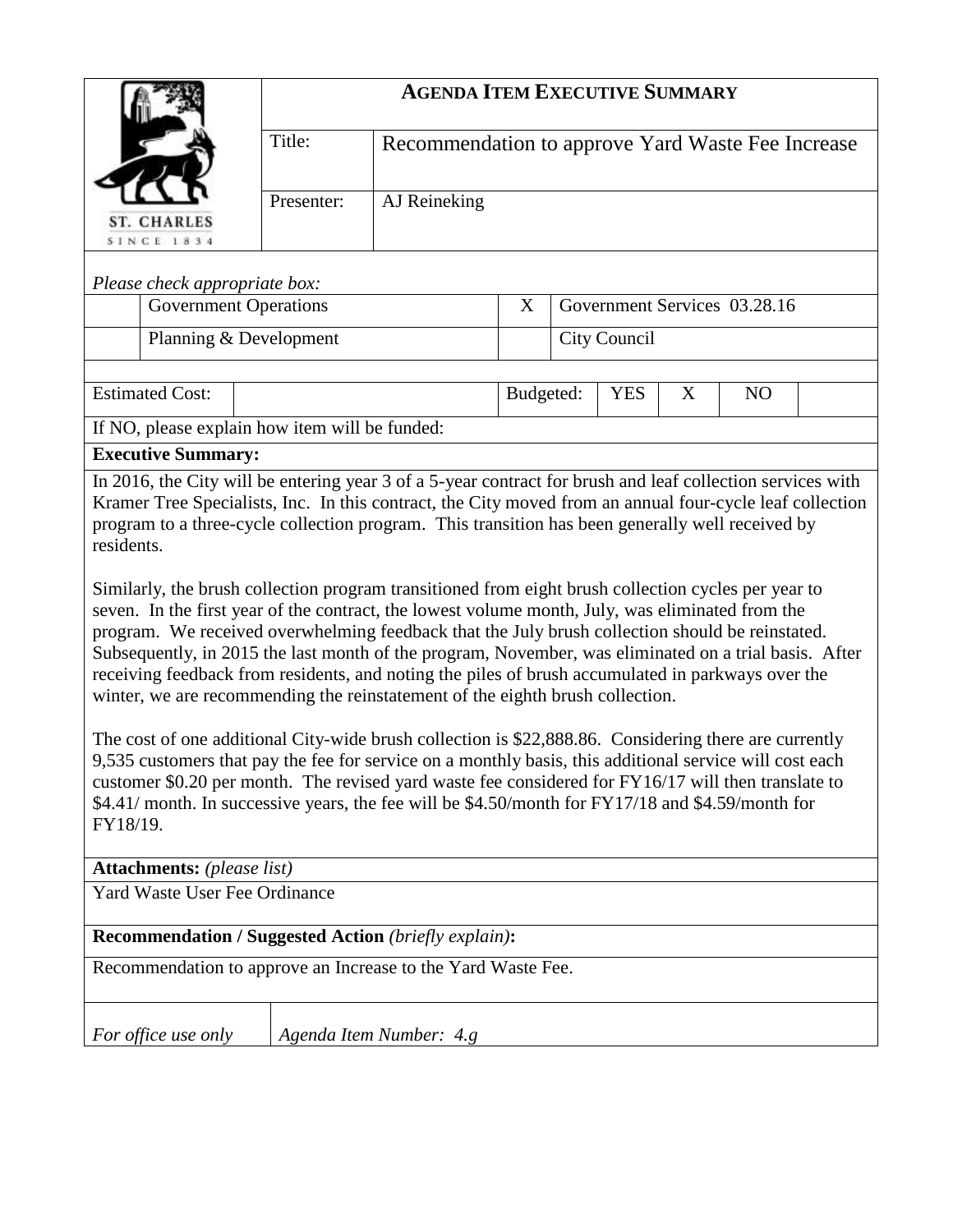## **City of St. Charles, Illinois Ordinance No. 2016\_\_\_\_**

## **An Ordinance Authorizing Amendment of Title 3 "Revenue and Finance", Chapter 3.38, "Yard Waste User Fee", Section 3.38.010 "User Fee" Of the St. Charles Municipal Code**

## BE IT ORDAINED BY THE CITY COUNCIL OF THE CITY OF ST. CHARLES, KANE AND DUPAGE COUNTIES, ILLINOIS, as follows:

Section 1. That Title 3 "Revenue and Finance", Chapter 3.38 "Yard Waste User Fee ", Section 3.38.010 "User Fee", of the St. Charles Municipal Code, is hereby deleted in its entirety and in lieu thereof the following language shall be substituted:

## **3.38.010 User Fee.**

A user fee is hereby imposed upon single family residences or any building that contains six or fewer dwelling units, whether they be occupied or not, in the amounts of \$4.13 each month for FY 15/16, \$4.41 each month for FY 16/17, \$4.50 each month for FY 17/18 and \$4.59 each month for FY 18/19.

Section 2. That this Ordinance shall be in full force and effect ten (10) days from and after its passage, approval and publication in pamphlet form as provided by law. The rates set forth herein will be effective with the first billing subsequent to the effective date of this ordinance.

Section 3. That after the adoption and approval hereof this Ordinance shall (i) be printed or published in book or pamphlet form, published by the authority of the Council, or (ii) within thirty (30) days after the adoption and approval hereof, be published in a newspaper published in and with a general circulation within the City of St. Charles.

PRESENTED to the City Council of the City of St. Charles, Kane and DuPage Counties, Illinois, this day of the set of the 2016.

PASSED by the City Council of the City of St. Charles, Kane and DuPage Counties, Illinois, this day of \_\_\_\_\_\_\_\_\_\_\_\_\_\_\_\_, 2016.

APPROVED by the Mayor of the City of St. Charles, Kane and DuPage Counties, Illinois, this  $\_\_\_\_$  day of  $\_\_\_\_\_\_\_$ , 2016.

> \_\_\_\_\_\_\_\_\_\_\_\_\_\_\_\_\_\_\_\_\_\_\_\_\_\_\_\_\_\_\_\_\_ Raymond P. Rogina, Mayor